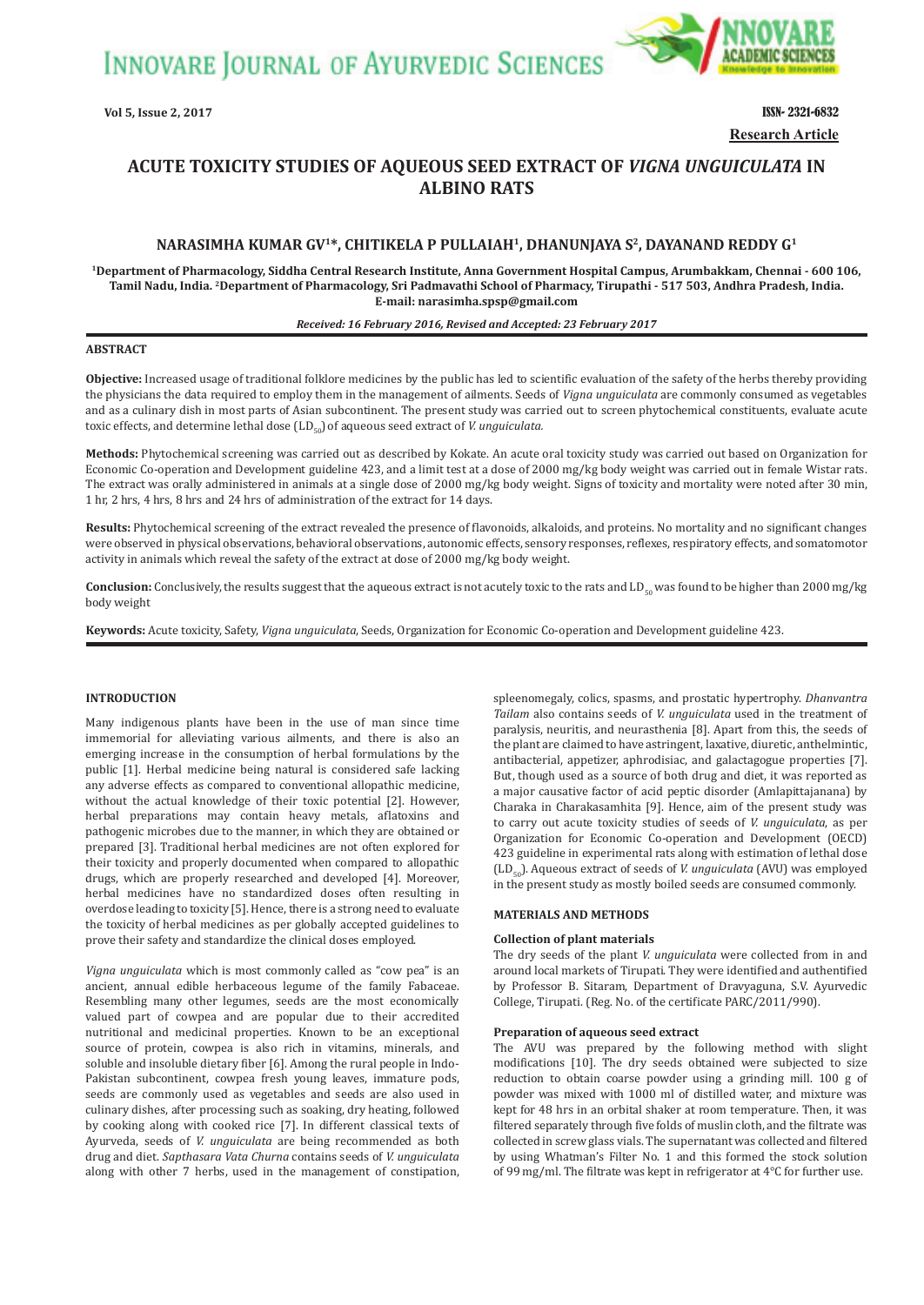# *Narasimha Kumar et al.*

#### **Phytochemical screening**

A preliminary phytochemical screening of aqueous seed extract was performed as described by Kokate [11].

### **Acute oral toxicity study**

# *Experimental animals*

Acute oral toxicity test was performed as per OECD guideline 423 [12]. All experiments and protocols described in the study were approved by the Institutional Animal Ethical Committee (IAEC) of Sri Padmavathi School of Pharmacy, Tiruchanoor, Tirupati, and with permission from Committee for the purpose of Control and Supervision of Experiments on Animals (SPSP/CPCSEA/IAEC-1016/a/2014/001), Ministry of Social Justice and Empowerment, Government of India. The study was performed using healthy young adult female rats, nulliparous, non-pregnant, and weighing 125-130 g. Female rats were selected because literature surveys of conventional  $LD_{50}$  tests show that usually there is little difference in sensitivity between sexes, but in those cases where differences are observed, females are generally slightly more sensitive [13]. The animals were randomly selected and kept in their cages for 5 days before dosing to allow for acclimatization to the laboratory conditions. The animals were housed individually in clean polypropylene cages. Room temperature and humidity were maintained at 22°C (±3°C) and 55-65%, respectively. Artificial lighting was provided, the sequence being 12 hrs light, 12 hrs dark (light from 06:00 am to 06:00 pm). Clean paddy husk bedding was provided to the animals. The animals were fed with commercially available standard pellet chow and unlimited supply of filtered drinking water.

#### *Methodology*

Paragraph 22 of OECD guideline 423 suggests two types of acute oral toxicity tests, i.e., limit test and main test. The limit test is primarily used in situations where the experimenter has information indicating that the test material is likely to be nontoxic, i.e., having toxicity below regulatory limit doses. However, in those situations where there is little or no information about its toxicity, or in which the test material is expected to be toxic, only the main test should be performed. As the literature survey of this seeds indicate that it was commonly consumed as a culinary dish from age-old times, limit test was performed.

### *Procedure for limit test*

Before dosing, animals were fasted overnight and aqueous seed extract was orally administered in a single dose. The volume given was not more than 2 ml/100 g body weight. Following the period of fasting, the fasted body weight of each animal was determined, and the dose was calculated according to the body weight. AVU was administered orally at a dose of 2000 mg/kg (Fig. 1) and after administration food was withheld for further 3-4 hrs. If no mortality was observed in the animals, then the extract was administered in another set of three animals to confirm the same. If test substance-related mortality is produced, further testing at the next lower level may need to be carried out.

#### *Observation period*

Animals were observed individually after dosing at least once during the first 30 minutes, periodically during the first 24 hrs, with special attention given during the first 4 hrs, and daily thereafter, for a total of 14 days. All the rats were observed at least twice daily with the purpose of recording any symptoms of ill-health or behavioral changes.

### **Observations recorded**

Physical observations, behavioral observations, autonomic effects, sensory responses and reflexes, respiratory effects, and somatomotor activity were monitored and recorded. The time of death, if any, was recorded.

## **RESULTS**

### **Preliminary phytochemical screening of AVU**

Phytochemical screening of the aqueous seed extract revealed the presence of flavonoids, alkaloids, proteins and the absence of triterpenoids, resins, steroids, carbohydrates, saponins, and tannins.



**Fig. 1: Procedure for limit test [12]**

#### **Acute toxicity study**

The present study conducted as per the OECD guideline 423 revealed that the AVU did not produce any mortality throughout the study period of 14 days even when the limit dose was maintained at 2000 mg/kg body weight. A similar observation was made in the second set of female rats treated with 2000 mg/kg of the extract. Therefore, the approximate acute  $LD_{50}$  of *V. unguiculata* seed extract in female rats was estimated to be higher than 2000 mg/kg. No significant changes were observed in parameters used for evaluation of toxicity (Tables 1-6).

#### **DISCUSSION AND CONCLUSION**

Phytotherapeutic products from medicinal plants have become universally popular in primary healthcare, particularly in developing countries because of their efficacy, easy availability, and low cost [14,15]. Thus, the growing public interest and awareness of natural medicines have led the pharmaceutical industry and academic researchers to pay immense attention toward phytotherapeutic products [16].

In view of numerous therapeutic potentials of seeds of *V. unguiculata* as an alternative medicine effective for a extensive range of diseases, as known from traditional literature and number of reported scientific papers, it is only appropriate that a safety profile of the seeds of the plant be established as a guide for the management of its applications and usage in herbal preparations [17-19]. As seeds of *V. unguiculata* are commonly consumed as a culinary dish, these studies should serve to prevent exposing human subjects to potential toxicity-related health risks. Potential health risks in humans are commonly assessed by toxicity studies in appropriate animal models. Such toxicity studies assess the hazard and determine the risk level by addressing the probability of exposure to that particular hazard at certain doses or concentrations [20].

Hence, the present study was particularly designed to investigate the toxicity of AVU using acute oral toxicity analysis. The absorption might be slow through the oral route, but this method costs less and is painless to the animals. Since the crude extracts are administered orally, the animals should be fasted before taking the dose because food and other chemicals in the digestive tracts may affect the reaction(s) of the compound. The animals were administered single dose of 2000 mg/kg of AVU*.* All the procedures were performed based on the OECD guideline 423.

Table 1 shows that there were no variations in physical parameters such as body temperature, color of skin, fur, eyes, and urine in animals during the study. Body temperature was measured rectally in animals, and no increase in body temperature may indicate that the extract is non-pyrogenic. Behavioral effects were displayed in Table 2 and effects observed were mood, central nervous system (CNS) excitation, and depression. Animals have shown normal exploratory activity, grooming, alertness, and reactivity toward environment without restlessness and irritability specifying that administration of extract had not influenced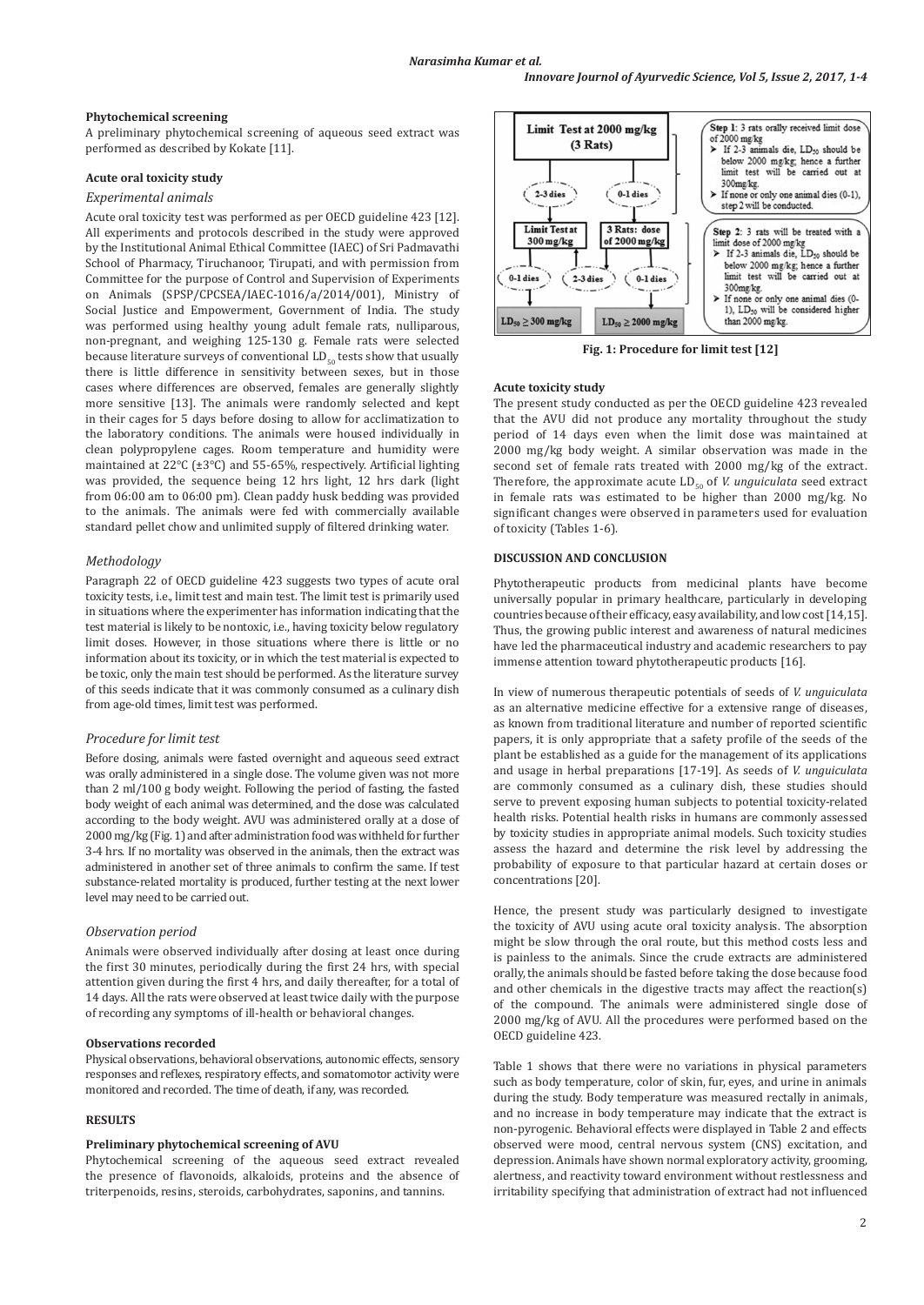# *Narasimha Kumar et al.*

### *Innovare Journol of Ayurvedic Science, Vol 5, Issue 2, 2017, 1-4*

**Table 1: Physical observations for the limit test at 2,000 mg/kg body weight of** *V. unguiculata* **aqueous seed extract in rats**

| <b>Observations</b> | 0 minute | 30 minutes | 1 hr | 2 hrs | 4 hrs | 8 hrs | $24$ hrs | $7th$ day | $14th$ day |
|---------------------|----------|------------|------|-------|-------|-------|----------|-----------|------------|
| Body temperature    |          |            |      |       |       |       |          |           |            |
| Skin colour         |          |            |      |       |       | N     |          |           |            |
| Fur colour          |          |            |      |       |       | N     |          |           |            |
| Eyes colour         |          | ΙN         |      |       | N     | N     |          |           | IN.        |
| Urine colour        |          |            |      |       | N     | N     |          |           |            |

N: Normal, *V. unguiculata: Vigna unguiculata*

#### **Table 2: Behavioural effects of aqueous seed extract of** *V. unguiculata* **in experimental rats at a dose of 2,000 mg/kg body weight**

| <b>Observations</b>      | 0 minute | 30 minutes | 1 <sub>hr</sub> | 2 hrs | 4 hrs | 8 hrs | 24 hrs | $7th$ day | $14th$ day |
|--------------------------|----------|------------|-----------------|-------|-------|-------|--------|-----------|------------|
| Mood                     |          |            |                 |       |       |       |        |           |            |
| Alertness - exploratory  | N        | N          | N               | N     | N     | N     | N      | N         | N          |
| activity                 |          |            |                 |       |       |       |        |           |            |
| Eyes opened/closed       | N        | N          | N               | N     | N     | N     | N      | N         | N          |
| Grooming                 | N        | N          | N               | N     | N     | N     | N      | N         | N          |
| Restlessness             | Nil      | Nil        | Nil             | Nil   | Nil   | Nil   | Nil    | Nil       | Nil        |
| Irritability             | Nil      | Nil        | Nil             | Nil   | Nil   | Nil   | Nil    | Nil       | Nil        |
| Reactivity (environment) | N        | N          | N               | N     | N     | N     | N      | N         | N          |
| CNS excitation           |          |            |                 |       |       |       |        |           |            |
| Tremors                  | Nil      | Nil        | Nil             | Nil   | Nil   | Nil   | Nil    | Nil       | Nil        |
| Twitches                 | Nil      | Nil        | Nil             | Nil   | Nil   | Nil   | Nil    | Nil       | Nil        |
| Convulsions              | Nil      | Nil        | Nil             | Nil   | Nil   | Nil   | Nil    | Nil       | Nil        |
| CNS depression           |          |            |                 |       |       |       |        |           |            |
| Sedation                 | Nil      | Nil        | Nil             | Nil   | Nil   | Nil   | Nil    | Nil       | Nil        |
| Sleep                    | N        | N          | N               | N     | N     | N     | N      | N         | N          |
| Catatonia                | Nil      | Nil        | Nil             | Nil   | Nil   | Nil   | Nil    | Nil       | Nil        |
| Ataxia                   | Nil      | Nil        | Nil             | Nil   | Nil   | Nil   | Nil    | Nil       | Nil        |

*V. unguiculata: Vigna unguiculata*, N: Normal, CNS: Central nervous system

# **Table 3: Autonomic effects of aqueous seed extract of** *V. unguiculata* **in experimental rats at a dose of 2,000 mg/kg body**

| <b>Observations</b> | 0 minute | 30 minutes | 1 hr | 2 hrs | 4 hrs | 8 hrs | $24$ hrs | $7th$ day | $14th$ day |
|---------------------|----------|------------|------|-------|-------|-------|----------|-----------|------------|
| Defecation          |          | N          | N    | N     | N     | N     | N        | N         | N          |
| Lacrimation         | Nil      | Nil        | Nil  | Nil   | Nil   | Nil   | Nil      | Nil       | Nil        |
| Urination           | N        | N          | N    | N     | N     | N     | N        | N         | N          |
| Salivation          |          | N          | N    | N     | N     | N     | N        | N         | N          |
| Piloerection        | Nil      | Nil        | Nil  | Nil   | Nil   | Nil   | Nil      | Nil       | Nil        |
| Mydriasis           | Nil      | Nil        | Nil  | Nil   | Nil   | Nil   | Nil      | Nil       | Nil        |
| Miosis              | Nil      | Nil        | Nil  | Nil   | Nil   | Nil   | Nil      | Nil       | Nil        |
| Emesis              | Nil      | Nil        | Nil  | Nil   | Nil   | Nil   | Nil      | Nil       | Nil        |
| Diarrhea            | Nil      | Nil        | Nil  | Nil   | Nil   | Nil   | Nil      | Nil       | Nil        |

N: Normal, *V. unguiculata: Vigna unguiculata*

**Table 4: Sensory responses and reflexes of aqueous seed extract of** *V. unguiculata* **in experimental rats at a dose of 2,000 mg/kg body**

| <b>Observations</b> | 0 minute | 30 minutes | 1 hr | 2 hrs | 4 hrs | 8 hrs | $24$ hrs | $7th$ day | $14th$ day |
|---------------------|----------|------------|------|-------|-------|-------|----------|-----------|------------|
| Sensory responses   |          |            |      |       |       |       |          |           |            |
| Touch response      | N        |            |      |       |       | N     |          |           |            |
| Pain response       | N        | N          | N    | N     | N     | N     | N        | N         | N          |
| Reflexes            |          |            |      |       |       |       |          |           |            |
| Pinna               | N        |            | N    |       |       | N     |          |           |            |
| Corneal             | N        |            | N    | N     | N     | N     | N        |           | N          |

*V. unguiculata: Vigna unguiculata*, N: Normal

any changes in mood of the animals during the study. CNS stimulatory effects such as tremors, twitches, convulsions, and CNS depressant effects such as sedation, catatonia, and ataxia were also not observed in animals. Hence, this shows that single dose administration of AVU has no deleterious effects on CNS.

Table 3 depicts autonomic effects of AVU*.* Animals have shown normal defecation, urination, salivation with the absence of lacrimation, piloerection, mydriasis, miosis, emesis, and diarrhea which may indicate that there was no excessive stimulation or depression of sympathetic and parasympathetic nervous system. Table 4 illustrates that sensory responses such as touch, pain response and sensory reflexes such as pinna, corneal reflexes were not altered by the single dose administration of AVU in rats*.* Animals had not shown any signs of apnea or dyspnea indicating that there were no ill effects of extract on respiratory system (Table 5). Righting reflexes and body posture of the extract administered animals were normal demonstrating absence of any abnormal somatomotor effects (Table 6). No mortality was observed in the extract administered animals during the study and hence the extract was administered at the same dose in another set of 3 animals as per the guideline, and the same trend was observed indicating that extract is safe at a dose of 2000 mg/kg.